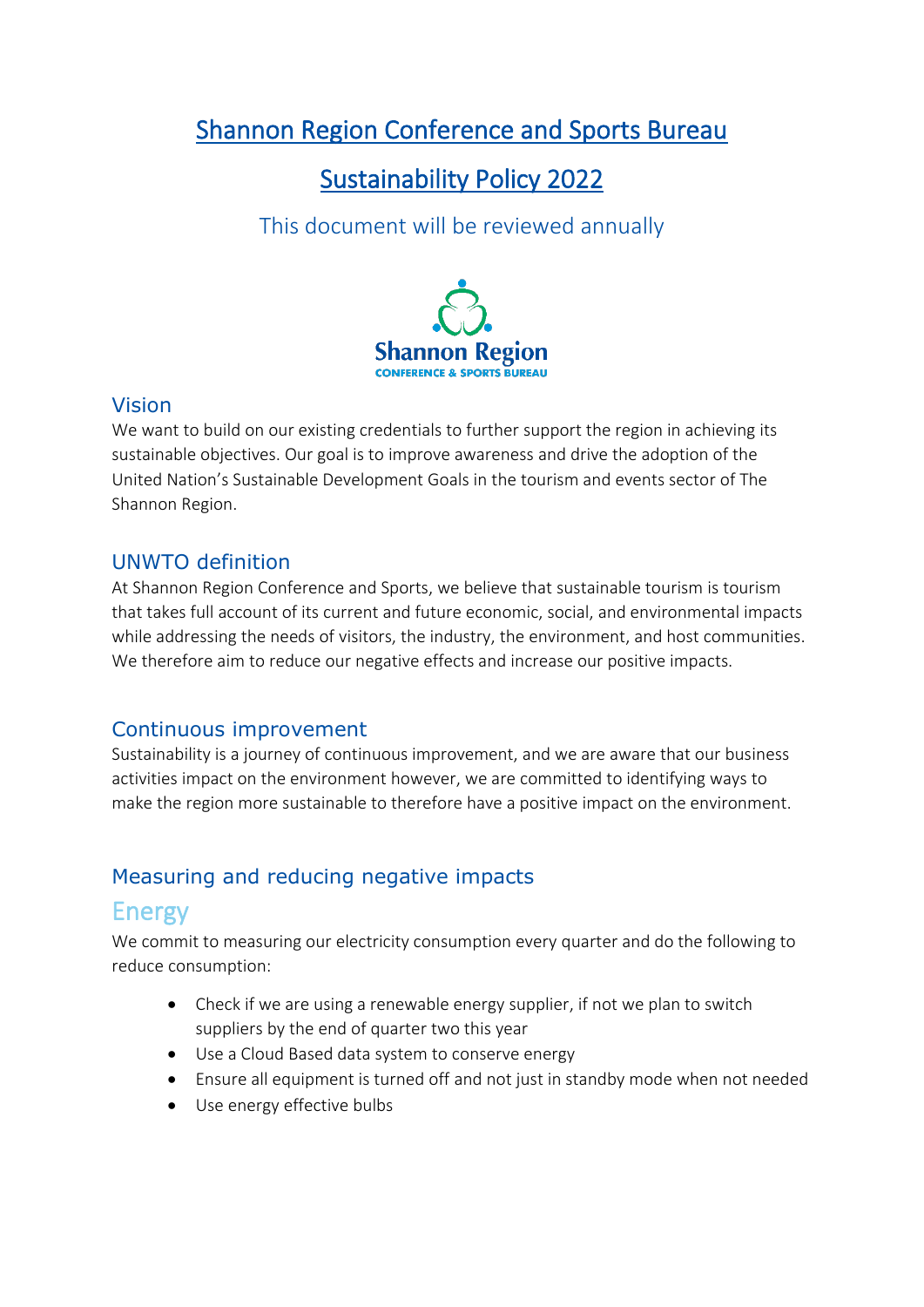### **Water**

We commit to measuring our water consumption every quarter and do the following to reduce consumption:

- Promote water conservation in our office
- Install aerators to reduce the flow rate in taps
- Install a cistern bag in all toilets to displace water in the cistern and reduce the water per flush
- Use tap water for drinking
- Ensure the dishwasher is only turned on to an eco-cycle when it has a full load

### **Waste**

We commit to measuring our waste consumption every quarter and do the following to reduce consumption:

- We will actively promote Reduce-Reuse-Recycle for event materials and communications both internally and amongst our suppliers and customers
- We will engage with our suppliers to encourage them to reduce, eliminate or reuse packaging
- We will reduce packaging where feasible on all our products
- We will eliminate single-use plastics in any area of the business where it is possible to do so
- We will change to bulk purchasing where viable
- Minimise waste generation by applying reuse and recycle options
- We will increase our recycling rates by 20% over the next 12 months
- We have implemented a 'Do Not Print' policy and staff do not have access to a printer
- Choose sustainable suppliers
- Business cards and other promotional materials we produce are embedded with wildflower seeds that can be planted after use
- Ensure when exhibiting at tradeshows and promotional events, that all booths, exhibitions stands, and signage are made from sustainable materials and are reused and recycled